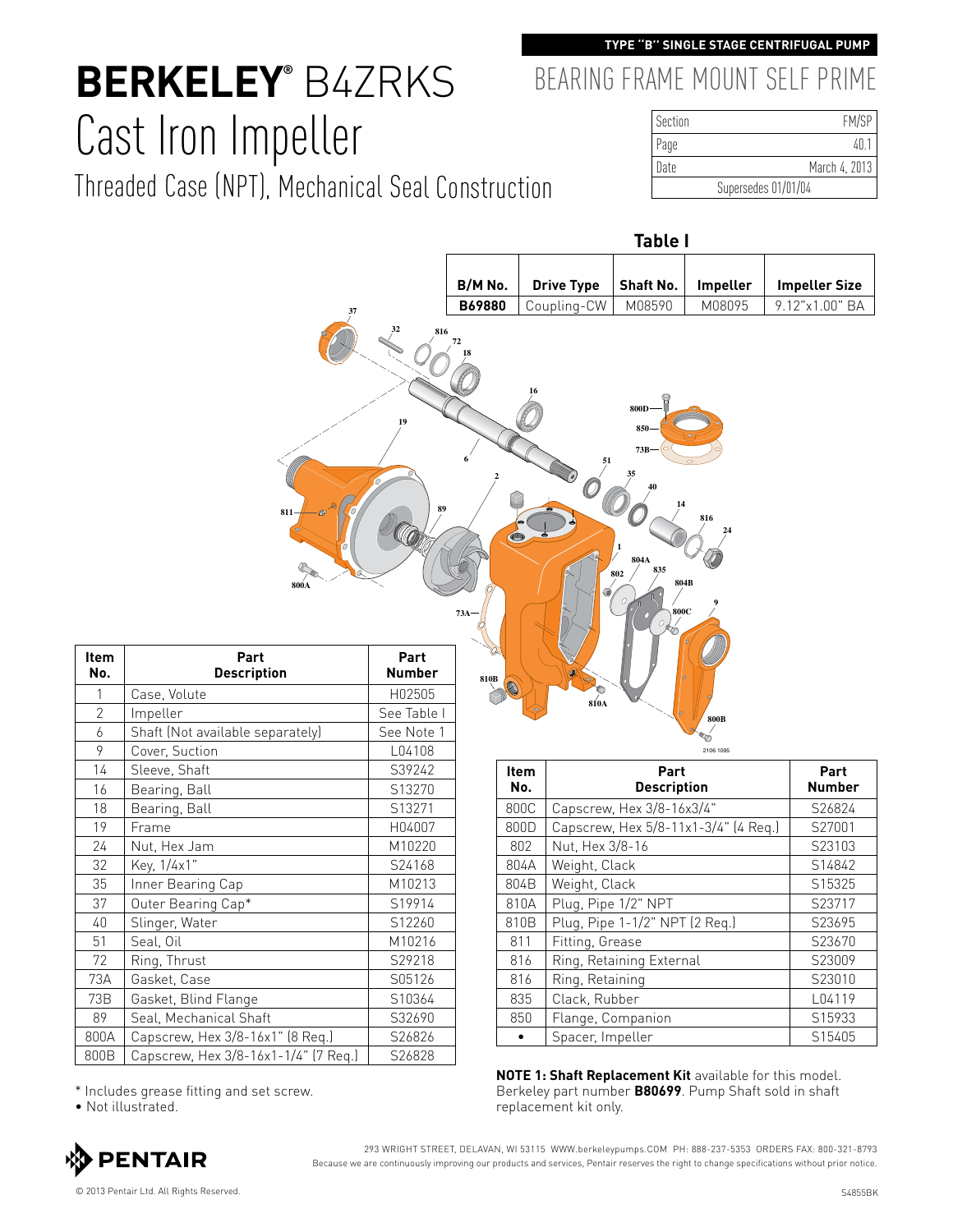#### **TYPE ''B'' SINGLE STAGE CENTRIFUGAL PUMP**

# **Berkeley®** B4ZRKS Cast Iron Impeller

Threaded Case (NPT), Mechanical Seal Construction

### BEARING FRAME MOUNT SELF PRIME

| Section | <b>FM/SP</b>        |
|---------|---------------------|
| Page    | 4N 7                |
| Date    | March 4, 2013       |
|         | Supersedes 01/01/04 |



| <b>Item</b><br>No. | Part<br><b>Description</b> | Part<br><b>Number</b> |
|--------------------|----------------------------|-----------------------|
| 1                  | Case, Volute               | H02505                |
| $\overline{2}$     | Impeller                   | See Table I           |
| 6                  | Shaft                      | See Table I           |
| 9                  | Cover, Suction             | L04108                |
| 14                 | Sleeve, Shaft              | S39242                |
| 16                 | Bearing, Ball              | S13270                |
| 18                 | Bearing, Ball              | S13271                |
| 19                 | Frame                      | H04007                |
| 24                 | Nut, Hex Jam               | M10220                |
| 32                 | Key, 1/4x1"                | S24168                |
| 35                 | Inner Bearing Cap          | M10213                |
| 40                 | Slinger, Water             | S12260                |
| 51                 | Seal, Oil                  | M10216                |
| 70                 | Coupling, Shaft            | S30636                |
| 71                 | Bracket, Hydraulic Motor*  | L05720                |
| 72                 | Ring, Thrust               | S29218                |
| 73A                | Gasket, Case               | S05126                |
| 73B                | Gasket, Blind Flange       | S10364                |
| 89                 | Seal, Mechanical Shaft     | S32690                |

| <b>Item</b><br>No. | Part<br><b>Description</b>           | Part<br><b>Number</b> |
|--------------------|--------------------------------------|-----------------------|
| 800A               | Capscrew, Hex 3/8-16x1" (8 Req.)     | S26826                |
| 800B               | Capscrew, Hex 3/8-16x1-1/4" (7 Req.) | S26828                |
| 800C               | Capscrew, Hex 3/8-16x3/4"            | S26824                |
| 800D               | Set Screw, Hex 1/2"                  | S23964                |
| 800E               | Set Screw, Hex 5/8" (2 Req.)         | S23965                |
| 800F               | Capscrew, Hex 5/8-11x1-3/4" (4 Req.) | S27001                |
| 802                | Nut, Hex 3/8-16                      | S23103                |
| 804A               | Weight, Clack                        | S14842                |
| 804B               | Weight, Clack                        | S15325                |
| 810A               | Plug, Pipe 1/2" NPT                  | S23717                |
| 810B               | Plug, Pipe 1-1/2" NPT (2 Reg.)       | S23695                |
| 811                | Fitting, Grease (3 Req.)             | S23670                |
| 816                | Ring, Retaining External             | S23009                |
| 816                | Ring, Retaining                      | S23010                |
| 835                | Clack, Rubber                        | L04119                |
| 850                | Flange, Companion                    | S15933                |
|                    | Spacer, Impeller                     | S15405                |

**NOTE 1: Shaft Replacement Kit** available for this model. Berkeley part number **B80703**. Pump Shaft sold in shaft

replacement kit only. \* Includes grease fitting and set screw.

• Not illustrated.



293 WRIGHT STREET, DELAVAN, WI 53115 WWW.berkeleypumps.COM PH: 888-237-5353 ORDERS FAX: 800-321-8793 Because we are continuously improving our products and services, Pentair reserves the right to change specifications without prior notice.